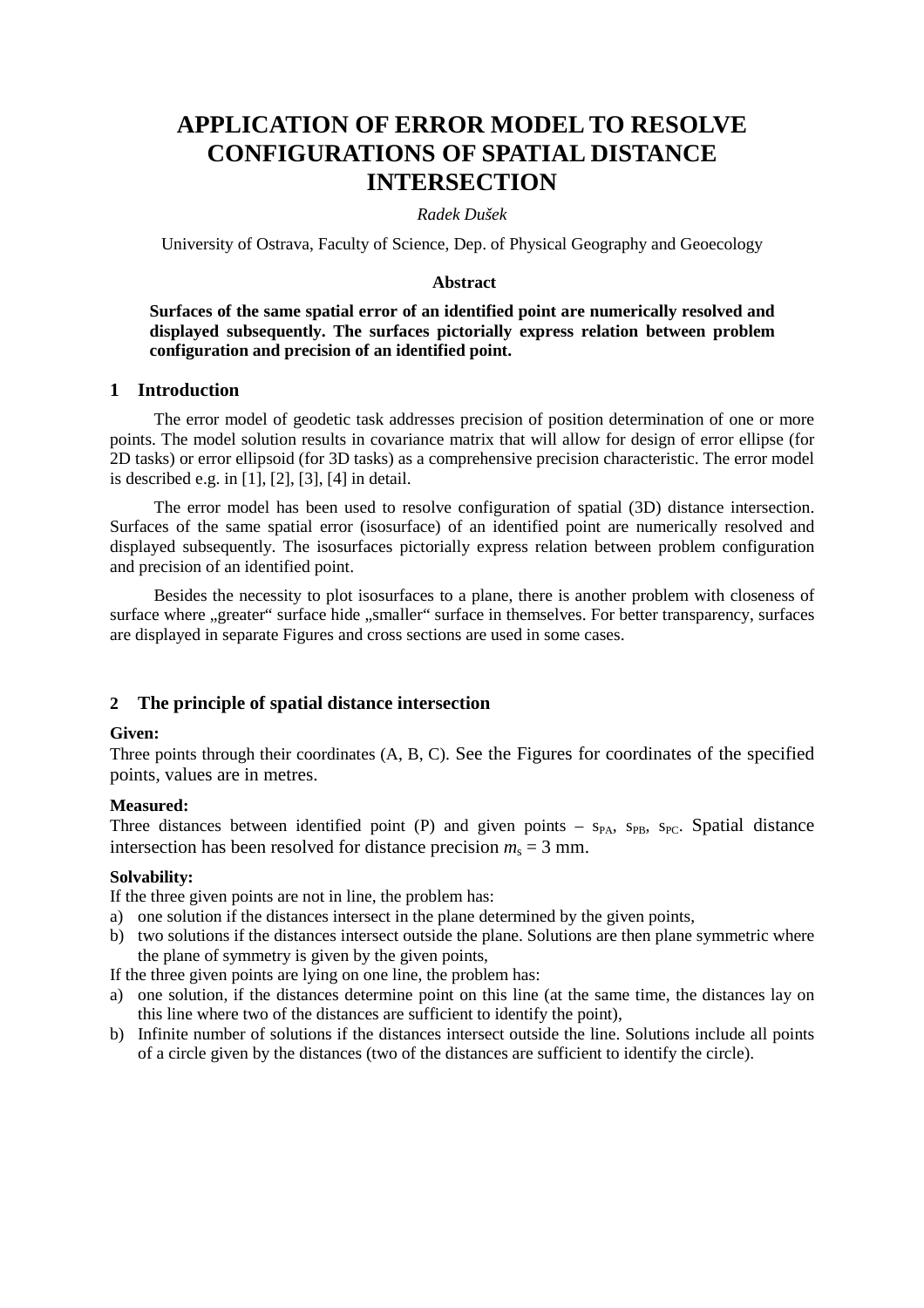## **Jakobi´s matrix for the error model:**

$$
\textbf{J}(\textbf{x})\!=\!\textbf{A}_1\!=\!\!\left[\begin{array}{cccc} \!\!\frac{\partial s_{\text{PA}}}{\partial X_{\text{P}}}&\!\!\frac{\partial s_{\text{PA}}}{\partial Y_{\text{P}}}&\!\!\frac{\partial s_{\text{PA}}}{\partial Z_{\text{P}}}\\ \!\!\frac{\partial s_{\text{PB}}}{\partial X_{\text{P}}}&\!\!\frac{\partial s_{\text{PB}}}{\partial Y_{\text{P}}}&\!\!\frac{\partial s_{\text{PB}}}{\partial Z_{\text{P}}}\\ \!\!\frac{\partial s_{\text{PB}}}{\partial X_{\text{P}}}&\!\!\frac{\partial s_{\text{PB}}}{\partial Y_{\text{P}}}&\!\!\frac{\partial s_{\text{PB}}}{\partial Z_{\text{P}}}\\ \!\!\frac{\partial s_{\text{PC}}}{\partial X_{\text{P}}}&\!\!\frac{\partial s_{\text{PC}}}{\partial Y_{\text{P}}}&\!\!\frac{\partial s_{\text{PC}}}{\partial Z_{\text{P}}}\end{array}\right]\!=\!\!\left[\begin{array}{cc}-\frac{\Delta X_{\text{PA}}}{s_{\text{PA}}}&-\frac{\Delta Z_{\text{PA}}}{s_{\text{PA}}}&-\frac{\Delta Z_{\text{PA}}}{s_{\text{PA}}}\\ -\frac{\Delta X_{\text{PB}}}{s_{\text{PB}}}&-\frac{\Delta Z_{\text{PB}}}{s_{\text{PB}}}&-\frac{\Delta Z_{\text{PB}}}{s_{\text{PB}}}\end{array}\right].
$$

## **3 Numeric solution of isosurfaces**

The solution took place in the Matlab program in two steps programmed in separate M-files:

- 1. spatial error has been calculated for a regular network of points in space (interval 20 m) using the model solution,
- 2. isosurfaces for specific values of the mean spatial error  $(m_{PR})$  have been calculated and displayed subsequently using the functions of *patch*, *isosurface* and *isonormals*. The specified functions defined as simple commands in Matlab allowed for the following:
	- a. solution of a complex spatial interpolation to determine behaviour of isosurfaces,
	- b. easy subsequent display of such isosurfaces.

For examples of resulting isosurfaces see Figures 2 through 8.

# **4 Assessment of configuration effect**

Three given points form a triangle which may have different shape; basic assessment is done for equilateral triangle. Three given points define a plane, which is the plane of symmetry of the spatial error isosurfaces; the assessment is carried out for one of symmetric parts.

The point where the distances intersects under right angles is determined most precisely (Fig. 1). The isosurfaces form the surface of a flattened solid (Fig. 2) stretching in the direction of the given points with the error increasing (Fig. 3). When the spatial error increases further, the isosurfaces converge into a spherical surface passing through the given points (Figs. 4 and 6).

If the given points form an acute-angled or obtuse-angled triangle, the isosurfaces of small values of spatial error will change according to Figures 7 and 8 (compare to Fig. 2 and 3). With increasing error values, differences in isosurfaces are smaller, they converge into spherical surface again.



Figure 1: Optimum configuration of spatial distance intersection.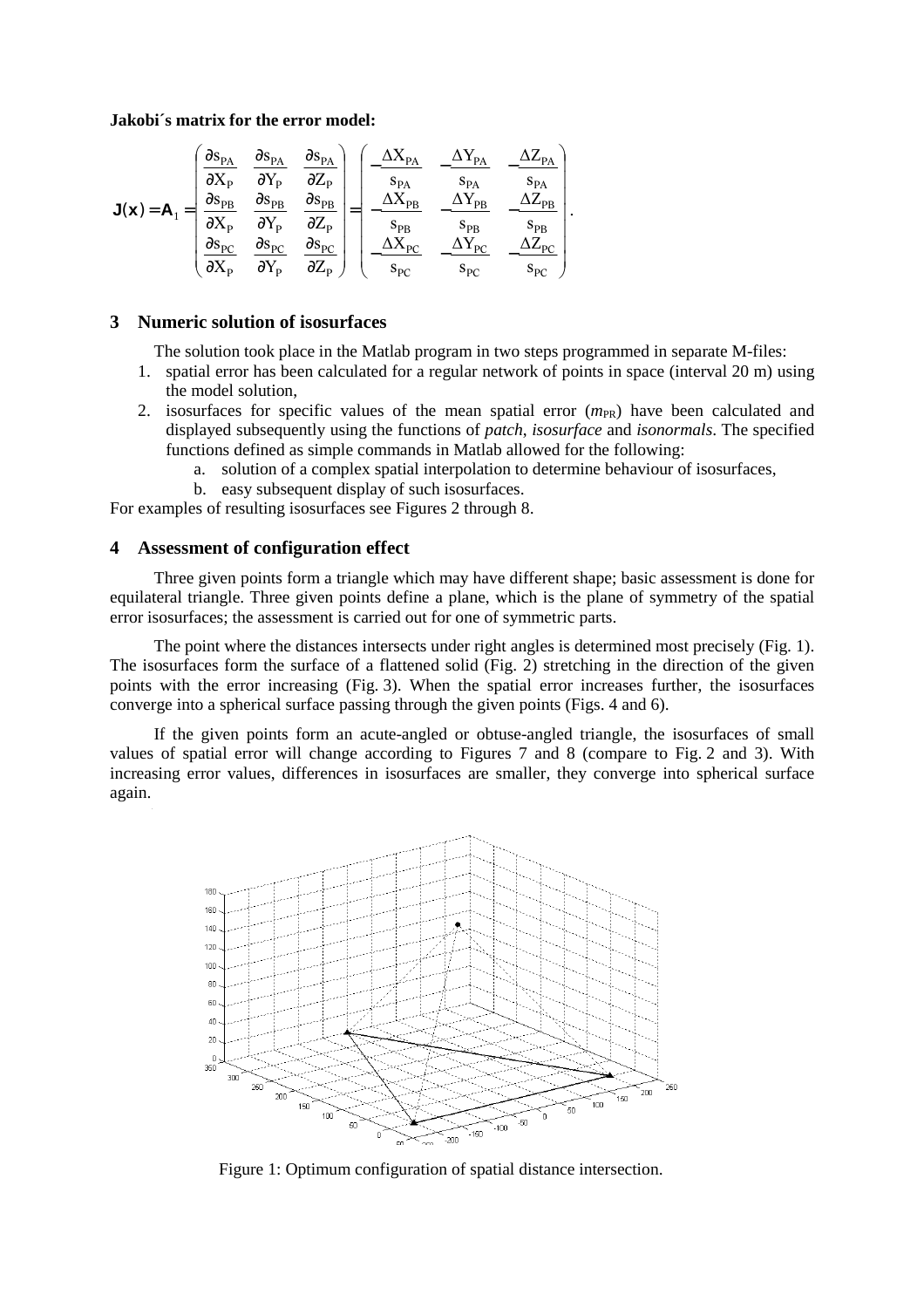## **5 Conclusion**

The procedure used, combining a model solution of a geodetic task and potential of the Matlab software, has shown to be very appropriate for design and visualization of isosurfaces of constant spatial error of a point to be identified.

## **References**

- [1] R. Dušek. *Lokální geodetické sít*ě *v hornické krajin*ě. HGF VŠB-TUO, Ostrava, 2005.
- [2] R. Dušek J. Vlasák. *Geodézie 40: p*ř*íklady a návody na cvi*č*ení*. ČVUT, Praha, 1998. 127 p. ISBN 80-01-01929-2.
- [3] M. Ingeduld et al. *Geodézie: metody výpo*č*tu a vyrovnání geodetických sítí*. ČVUT, Praha, 1990. 242 p. ISBN 80-01-00333-7.
- [4] J. Jandourek. *Geodézie IV: úprava m*ěř*ených veli*č*in p*ř*ed výpo*č*ty, geodetická úloha a její kvalitativní hodnocení*. ČVUT, Praha, 1995. 149 p. ISBN 80-01-01330-8.



Figure 2: Isosurface for  $m_{PR} = 5.5$  mm, given points form an equilateral triangle.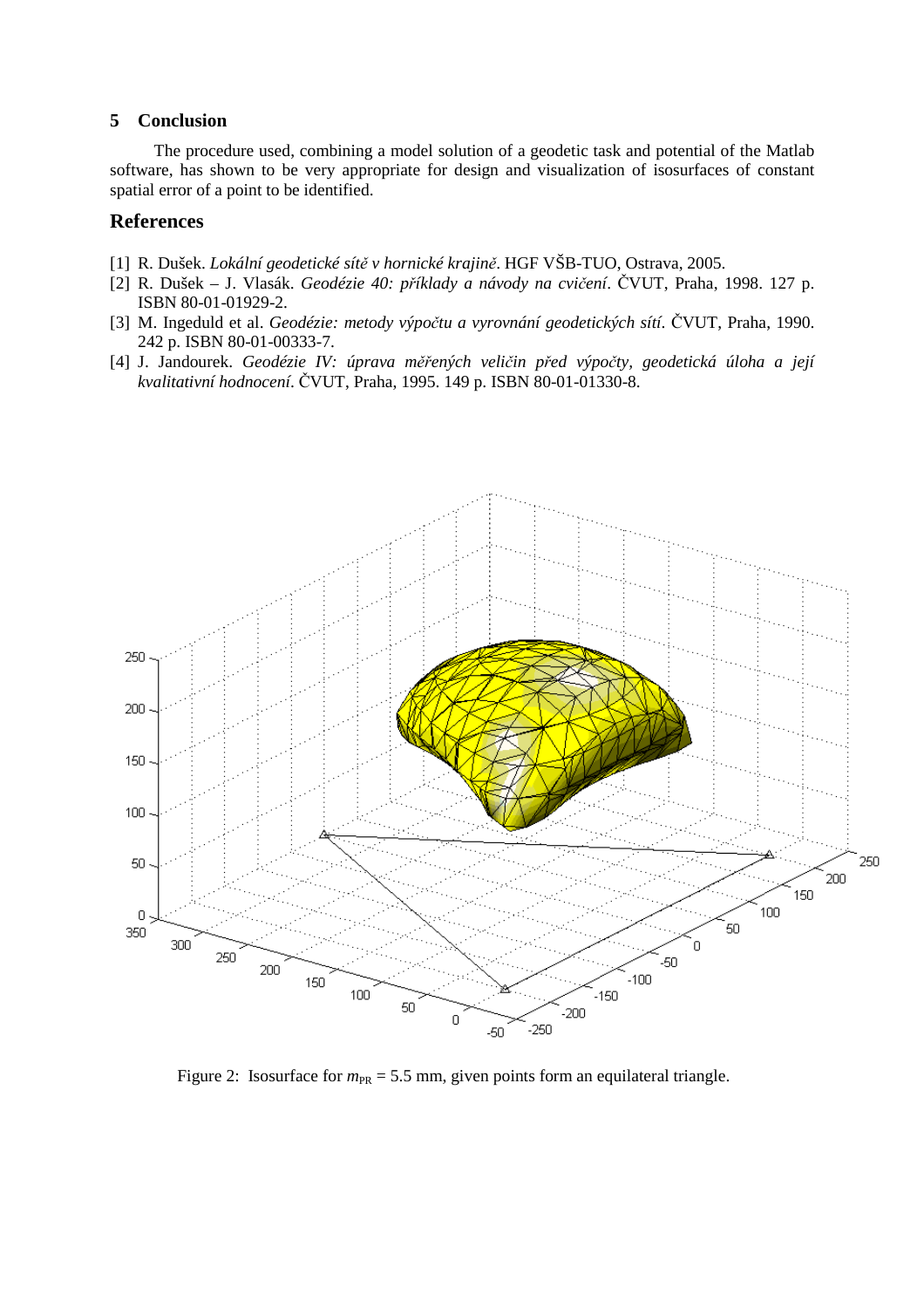

Figure 3: Isosurface for  $m_{PR} = 6.0$  mm, given points form an equilateral triangle.



Figure 4: Isosurface for  $m_{PR} = 8.0$  mm, given points form an equilateral triangle.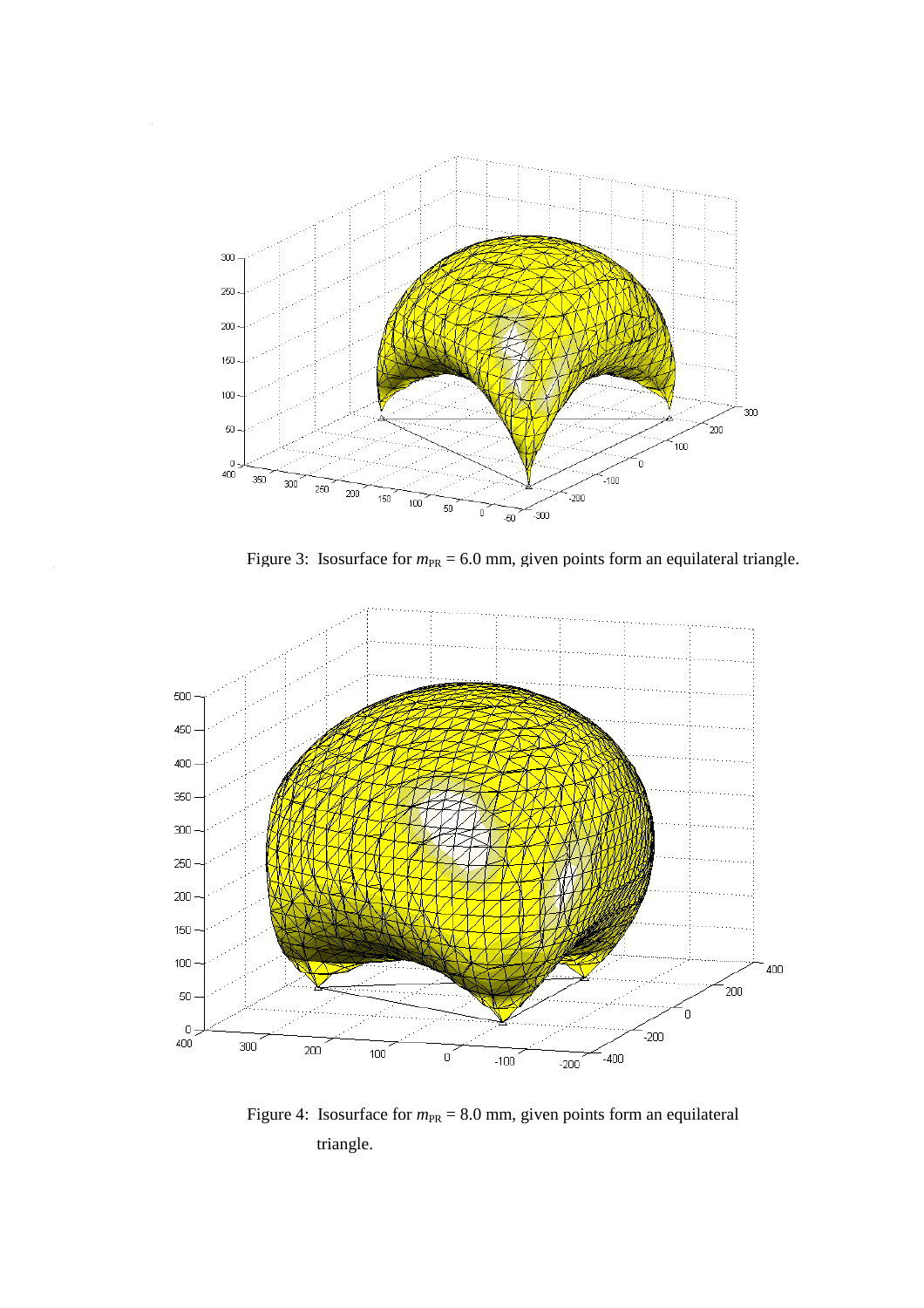

Figure 5: Section through isosurfaces for  $m_{PR}$  5.3 mm, 6.0 mm, 7.0 mm, given points form an equilateral triangle.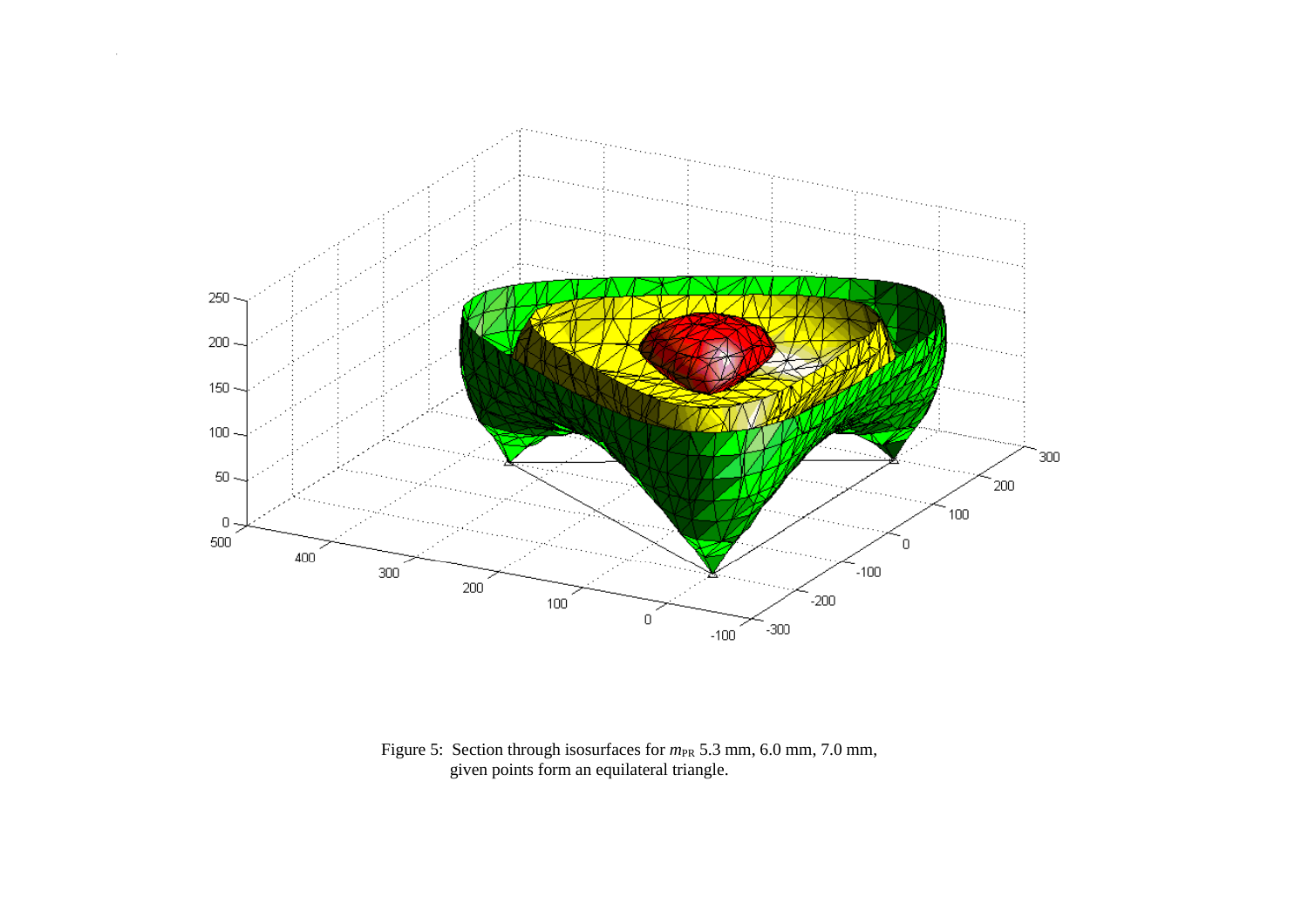

Figure 6: Isosurface for  $m_{PR} = 15.0$  mm, given points form an equilateral triangle.



Figure 7: Given points form an obtuse-angled triangle, values of mean spatial error: a)  $m_{PR} = 7.0$  mm, b)  $m_{PR} = 8.0$  mm.